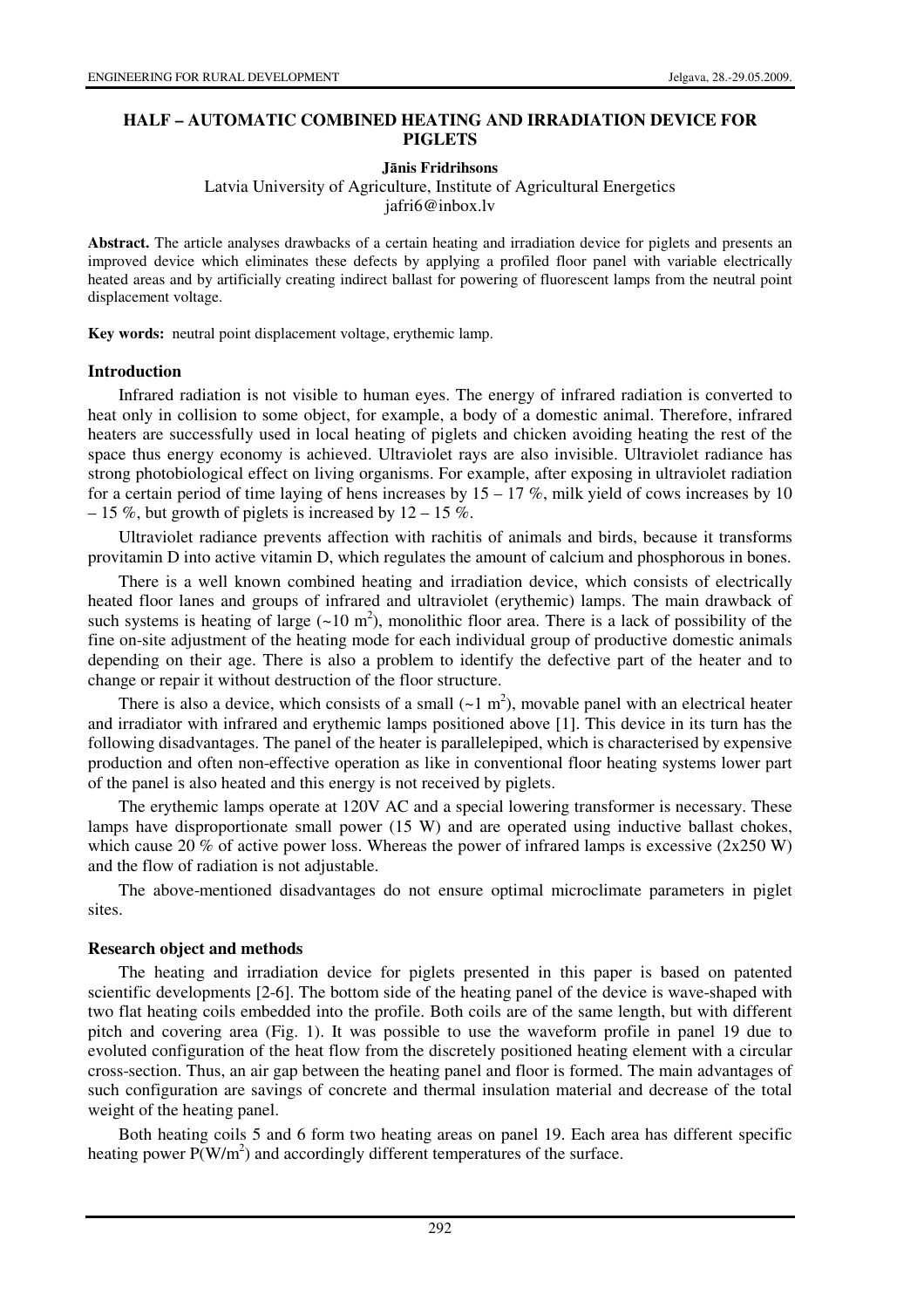

Fig. 1. **Design of the device**

It gives a possibility to ensure temperature modes relevant to zoohygienic requirements for piglets of a corresponding definite age and to obtain economy of electrical energy. A circuit is wired from one of the heating coils and infrared lamp. The circuit forms a three-phase, four-wire system with one phase and neutral disconnected, and with the erythemic lamp connected to the neutral point displacement voltage of the system. Note that the erythemic lamp is wired without inductive ballast choke, lowering the transformer and starter.

The lamps 7 and 13 are fitted in body 16 and are protected against mechanical damage by a wire sieve. In the upper part of the panel above heating wires a metallic grating 20 is placed in order to prevent the appearance of step voltage. The grating serves simultaneously as an earthing contour and a strength element.

A joint circuit is implemented through the single-pole switch 9 between zero points 01 and 0 of two devices thermal elements (heating coil and infrared lamp), see Fig. 2. This circuit allows to power the erythemic lamp using neutral point displacement voltage generated by paired device in another pigpen.

In order to achieve better starting conditions an additional electrode 3, 4 is fixed to the tube of the erythemic lamp wired to the grid's A-B-C neutral. The electrode is made of aluminum foil and serves also as a light reflector. A manual control unit 15 (Fig. 1) is welded to the steel tube 18, which also protects wiring from accidental damage.

The circuit operates as follows (Fig. 2).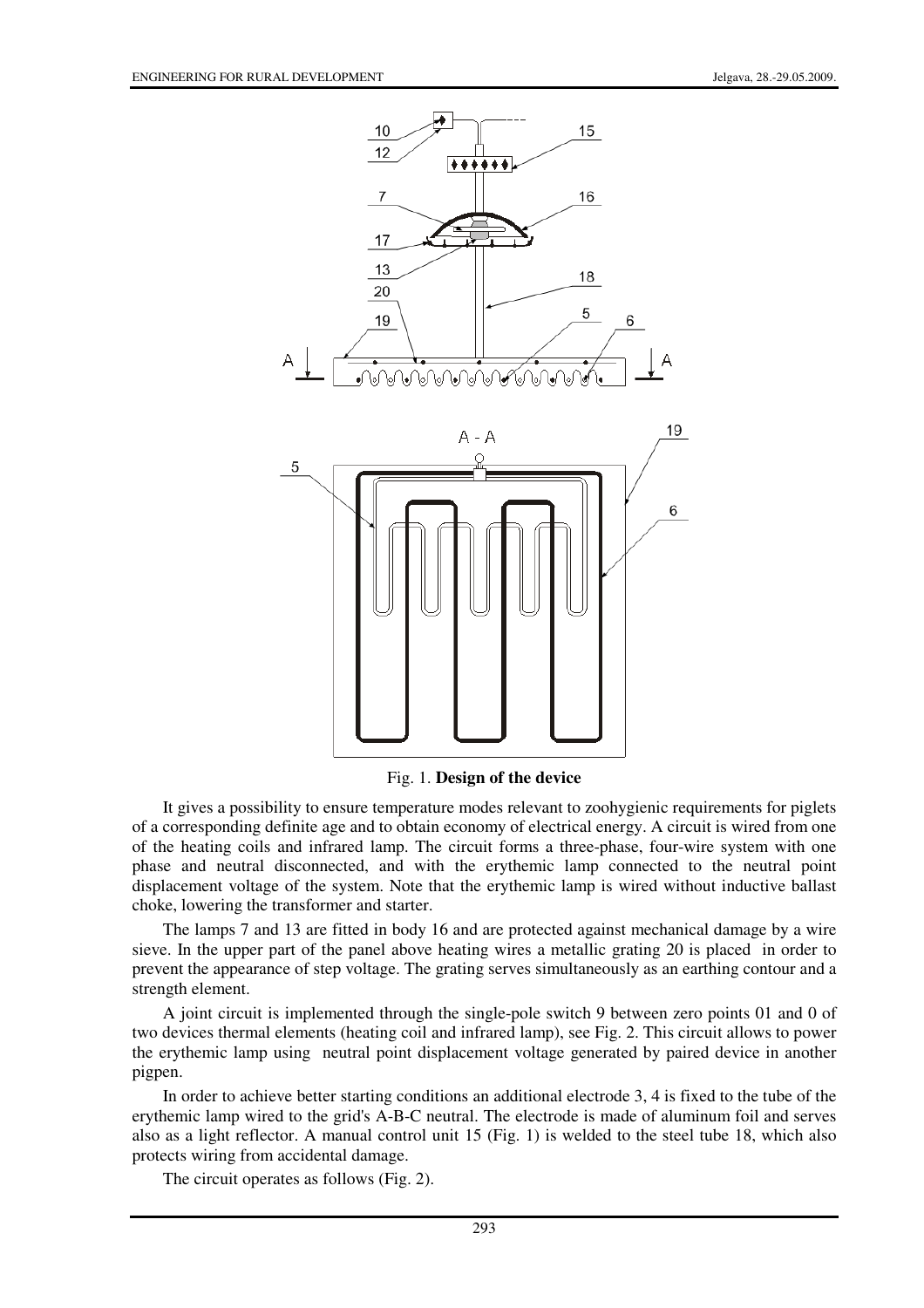

Fig. 2. **Electrical circuit of the device**

Depending on the age of piglets the heater switches 1 or 2 and the infrared lamp switch 14 are switched on while the switch 8 is switched off. By combining in this operation mode both various area covering heating coils and the infrared lamp it is possible to provide the necessary conductive heating of animals from the floor panel below and infrared radiation from above. By switching on the switch 8 while the switch 11 is open the erythemic lamp is turned on and piglets in addition are exposed in ultraviolet radiation.

Besides of the complex basic operating mode it is possible to set up various heating and irradiation modes locally. For example, shorting switch 11 turns off the erythemic lamp 7, but the heating coils 5 or 6 and the infrared lamp 13 receive full phase voltage, thus ensuring piglets with a greater amount of heat. Opening the switch 14 in this mode results in heating of only one of the areas, which is selected using the switches 1 and 2. Analogously at the switches 1 and 2 open, but the switches 8, 11 and 14 shorted piglets will get only infrared radiance. In addition other heating and irradiation commutation patterns are possible within the limits of the electrical circuit.



Fig. 3. **Block diagram of ultraviolet irradiation control system**

According to the existing zoohygienic requirements piglets should receive ultraviolet radiation only periodically, therefore it is purposeful to automatize the operation of the erythemic lamp. A control unit was designed for this purpose (Fig. 3). The control unit consists of two integral timer based pulse generators G1 and G2, two integral pulse counters IS1 and IS2 and the amplifier A1. The pulse period T2 of the generator G2 and the scaling coefficient K2 of the counter IS1 determine the irradiation frequency (how frequent the lamp 7 is turned on per day), but the period T1 of the generator G1 and the scaling coefficient K1 of the counter IS1 determine the duration of the illumination of the erythemic lamp at each turn on.

The automatic control unit operates as follows. The counter IS2 periodically depending on T2 (e.g., 3..6 times per day) forms a control pulse resetting counter S1, which in its turn starts trough feedback G1 and A1 and turns on the relay contact 12, ensuring turning on the lamp 7 while the